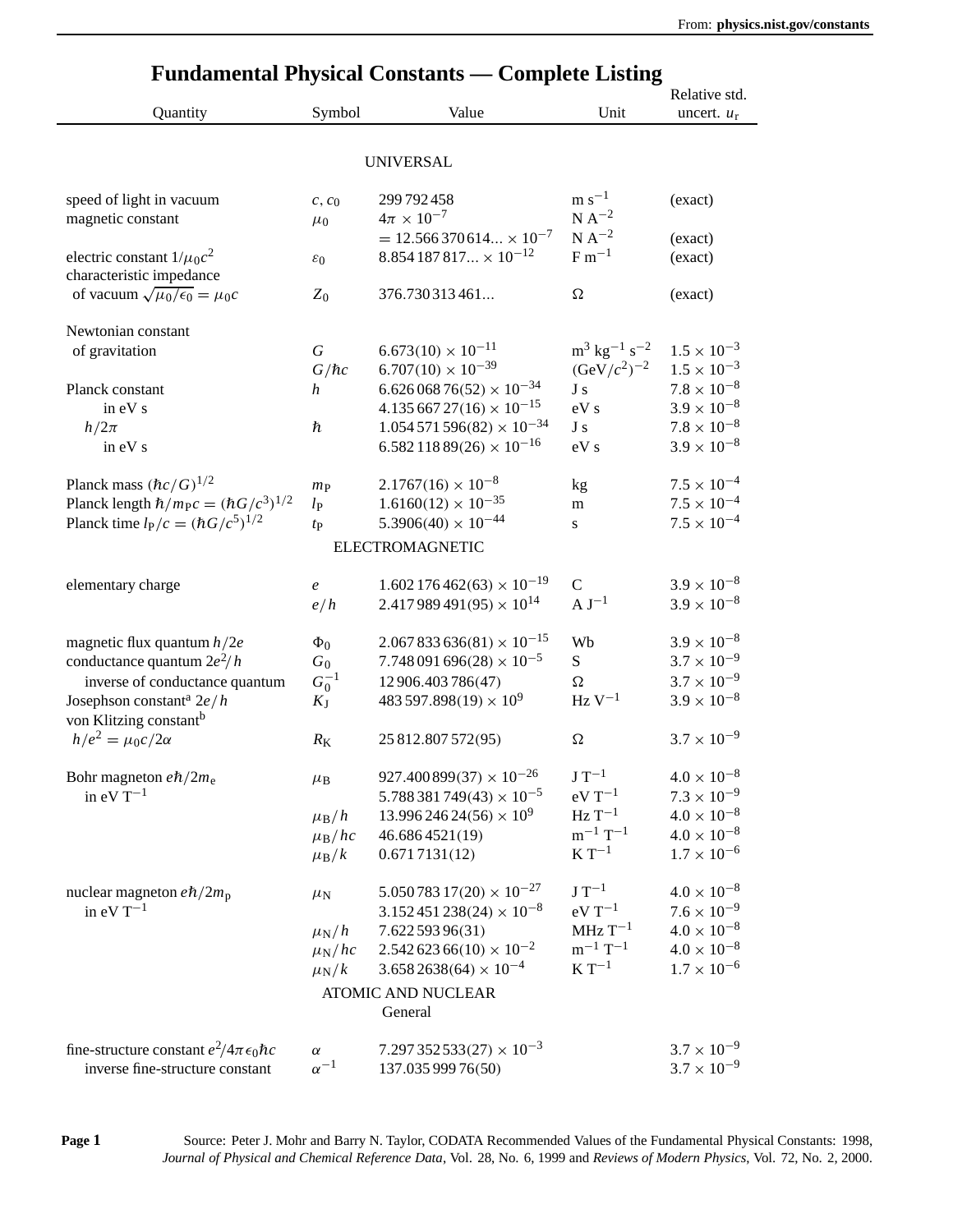| <b>Fundamental Physical Constants — Complete Listing</b>               |                             |                                     |                        |                       |  |
|------------------------------------------------------------------------|-----------------------------|-------------------------------------|------------------------|-----------------------|--|
|                                                                        |                             |                                     |                        | Relative std.         |  |
| Quantity                                                               | Symbol                      | Value                               | Unit                   | uncert. $u_r$         |  |
|                                                                        |                             |                                     |                        |                       |  |
| Rydberg constant $\alpha^2 m_e c/2h$                                   | $R_{\infty}$                | 10 973 731.568 549 (83)             | $m^{-1}$               | $7.6 \times 10^{-12}$ |  |
|                                                                        | $R_{\infty}c$               | $3.289841960368(25) \times 10^{15}$ | Hz                     | $7.6 \times 10^{-12}$ |  |
|                                                                        | $R_{\infty}$ <i>hc</i>      | $2.17987190(17) \times 10^{-18}$    | J                      | $7.8 \times 10^{-8}$  |  |
| $R_{\infty}$ <i>hc</i> in eV                                           |                             | 13.605 691 72(53)                   | eV                     | $3.9 \times 10^{-8}$  |  |
|                                                                        |                             |                                     |                        |                       |  |
| Bohr radius $\alpha/4\pi R_{\infty} = 4\pi \epsilon_0 \hbar^2/m_e e^2$ | a <sub>0</sub>              | $0.5291772083(19) \times 10^{-10}$  | m                      | $3.7 \times 10^{-9}$  |  |
| Hartree energy $e^2/4\pi \varepsilon_0 a_0 = 2R_{\infty} hc$           |                             |                                     |                        |                       |  |
| $=\alpha^2 m_e c^2$                                                    | $E_h$                       | $4.35974381(34) \times 10^{-18}$    | J                      | $7.8 \times 10^{-8}$  |  |
| in eV                                                                  |                             | 27.2113834(11)                      | eV                     | $3.9 \times 10^{-8}$  |  |
| quantum of circulation                                                 | $h/2m_e$                    | $3.636947516(27) \times 10^{-4}$    | $m^2 s^{-1}$           | $7.3 \times 10^{-9}$  |  |
|                                                                        | $h/m_e$                     | $7.273895032(53) \times 10^{-4}$    | $\rm m^2\ s^{-1}$      | $7.3 \times 10^{-9}$  |  |
|                                                                        |                             | Electroweak                         |                        |                       |  |
| Fermi coupling constant <sup>c</sup>                                   | $G_{\rm F}/(\hbar c)^3$     | $1.16639(1) \times 10^{-5}$         | $\rm GeV^{-2}$         | $8.6\times10^{-6}$    |  |
| weak mixing angle <sup>d</sup> $\theta_W$ (on-shell scheme)            |                             |                                     |                        |                       |  |
| $\sin^2 \theta_W = s_W^2 \equiv 1 - (m_W/m_Z)^2$                       | $\sin^2 \theta_W$           | 0.2224(19)                          |                        | $8.7 \times 10^{-3}$  |  |
|                                                                        |                             | Electron, $e^-$                     |                        |                       |  |
|                                                                        |                             |                                     |                        | $7.9 \times 10^{-8}$  |  |
| electron mass<br>in u, $m_e = A_r(e)$ u (electron                      | $m_{\rm e}$                 | $9.10938188(72) \times 10^{-31}$    | kg                     |                       |  |
| relative atomic mass times u)                                          |                             | $5.485799110(12) \times 10^{-4}$    | u                      | $2.1 \times 10^{-9}$  |  |
| energy equivalent                                                      | $m_{\rm e}c^2$              | $8.18710414(64) \times 10^{-14}$    | J                      | $7.9 \times 10^{-8}$  |  |
| in MeV                                                                 |                             | 0.510998902(21)                     | MeV                    | $4.0 \times 10^{-8}$  |  |
|                                                                        |                             |                                     |                        |                       |  |
| electron-muon mass ratio                                               | $m_e/m_\mu$                 | $4.83633210(15) \times 10^{-3}$     |                        | $3.0 \times 10^{-8}$  |  |
| electron-tau mass ratio                                                | $m_e/m_\tau$                | $2.87555(47) \times 10^{-4}$        |                        | $1.6 \times 10^{-4}$  |  |
| electron-proton mass ratio                                             | $m_e/m_p$                   | $5.446170232(12) \times 10^{-4}$    |                        | $2.1 \times 10^{-9}$  |  |
| electron-neutron mass ratio                                            | $m_e/m_n$                   | $5.438673462(12) \times 10^{-4}$    |                        | $2.2 \times 10^{-9}$  |  |
| electron-deuteron mass ratio                                           | $m_e/m_d$                   | $2.7244371170(58) \times 10^{-4}$   |                        | $2.1 \times 10^{-9}$  |  |
| electron to alpha particle mass ratio                                  | $m_e/m_\alpha$              | $1.3709335611(29) \times 10^{-4}$   |                        | $2.1 \times 10^{-9}$  |  |
| electron charge to mass quotient                                       | $-e/m_e$                    | $-1.758820174(71) \times 10^{11}$   | $C \text{ kg}^{-1}$    | $4.0\times10^{-8}$    |  |
| electron molar mass $N_A m_e$                                          | $M(e)$ , $M_e$              | $5.485799110(12) \times 10^{-7}$    | $kg$ mol <sup>-1</sup> | $2.1 \times 10^{-9}$  |  |
| Compton wavelength $h/m_ec$                                            | $\lambda_{\mathrm{C}}$      | $2.426310215(18) \times 10^{-12}$   | m                      | $7.3 \times 10^{-9}$  |  |
| $\lambda_{\rm C}/2\pi = \alpha a_0 = \alpha^2/4\pi R_{\infty}$         | $\lambda_{\rm C}$           | $386.1592642(28) \times 10^{-15}$   | m                      | $7.3 \times 10^{-9}$  |  |
| classical electron radius $\alpha^2 a_0$                               | $r_{\rm e}$                 | $2.817940285(31) \times 10^{-15}$   | m                      | $1.1 \times 10^{-8}$  |  |
| Thomson cross section $\left(8\pi/3\right)r_e^2$                       | $\sigma_{\rm e}$            | $0.665245854(15) \times 10^{-28}$   | m <sup>2</sup>         | $2.2 \times 10^{-8}$  |  |
|                                                                        |                             |                                     |                        |                       |  |
| electron magnetic moment                                               | $\mu_{\text{e}}$            | $-928.476362(37) \times 10^{-26}$   | $J T^{-1}$             | $4.0 \times 10^{-8}$  |  |
| to Bohr magneton ratio                                                 | $\mu_{\rm e}/\mu_{\rm B}$   | $-1.0011596521869(41)$              |                        | $4.1 \times 10^{-12}$ |  |
| to nuclear magneton ratio                                              | $\mu_{\rm e}/\mu_{\rm N}$   | $-1838.2819660(39)$                 |                        | $2.1\times10^{-9}$    |  |
| electron magnetic moment                                               |                             |                                     |                        |                       |  |
| anomaly $ \mu_e /\mu_B - 1$                                            | $a_{\rm e}$                 | $1.1596521869(41) \times 10^{-3}$   |                        | $3.5\times10^{-9}$    |  |
| electron g-factor $-2(1 + a_e)$                                        | $g_{\rm e}$                 | $-2.0023193043737(82)$              |                        | $4.1 \times 10^{-12}$ |  |
| electron-muon                                                          |                             |                                     |                        |                       |  |
| magnetic moment ratio                                                  | $\mu_{\rm e}/\mu_{\rm \mu}$ | 206.7669720(63)                     |                        | $3.0\times10^{-8}$    |  |
|                                                                        |                             |                                     |                        |                       |  |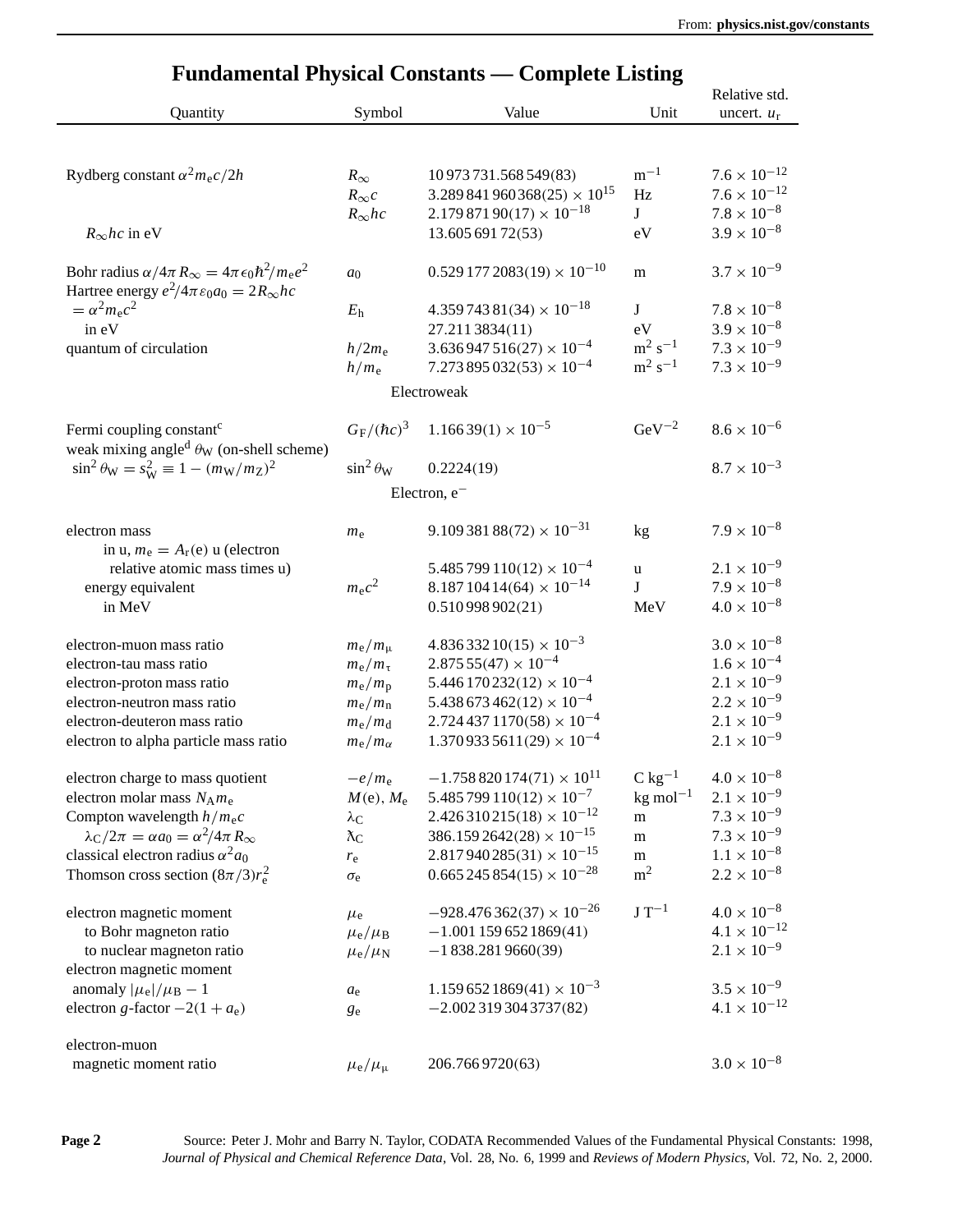|                                              |                            | г инданится і пумсаг Сонманія — Сонірили Евліпд |                          | Relative std.         |
|----------------------------------------------|----------------------------|-------------------------------------------------|--------------------------|-----------------------|
| Quantity                                     | Symbol                     | Value                                           | Unit                     |                       |
|                                              |                            |                                                 |                          | uncert. $u_r$         |
|                                              |                            |                                                 |                          |                       |
| electron-proton                              |                            |                                                 |                          |                       |
| magnetic moment ratio                        | $\mu_{\rm e}/\mu_{\rm p}$  | $-658.2106875(66)$                              |                          | $1.0 \times 10^{-8}$  |
| electron to shielded proton                  |                            |                                                 |                          |                       |
| magnetic moment ratio                        | $\mu_{\rm e}/\mu_{\rm p}'$ | $-658.2275954(71)$                              |                          | $1.1 \times 10^{-8}$  |
| (H <sub>2</sub> O, sphere, 25 °C)            |                            |                                                 |                          |                       |
|                                              |                            |                                                 |                          |                       |
| electron-neutron                             |                            |                                                 |                          |                       |
| magnetic moment ratio                        | $\mu_{\rm e}/\mu_{\rm n}$  | 960.92050(23)                                   |                          | $2.4 \times 10^{-7}$  |
| electron-deuteron                            |                            |                                                 |                          |                       |
| magnetic moment ratio                        | $\mu_{\rm e}/\mu_{\rm d}$  | $-2143.923498(23)$                              |                          | $1.1 \times 10^{-8}$  |
| electron to shielded helione                 |                            |                                                 |                          |                       |
| magnetic moment ratio                        | $\mu_{\rm e}/\mu'_{\rm h}$ | 864.058 255(10)                                 |                          | $1.2 \times 10^{-8}$  |
| (gas, sphere, $25^{\circ}$ C)                |                            |                                                 |                          |                       |
| electron gyromagnetic ratio $2 \mu_e /\hbar$ | $\gamma_e$                 | $1.760859794(71) \times 10^{11}$                | $s^{-1}$ T <sup>-1</sup> | $4.0 \times 10^{-8}$  |
|                                              | $\gamma_{\rm e}/2\pi$      | 28 024.9540(11)                                 | $\rm MHz \, T^{-1}$      | $4.0 \times 10^{-8}$  |
|                                              |                            | Muon, $\mu^-$                                   |                          |                       |
|                                              |                            |                                                 |                          |                       |
| muon mass                                    | $m_{\mu}$                  | $1.88353109(16) \times 10^{-28}$                | kg                       | $8.4 \times 10^{-8}$  |
| in u, $m_{\mu} = A_{r}(\mu)$ u (muon         |                            |                                                 |                          |                       |
| relative atomic mass times u)                |                            | 0.1134289168(34)                                | u                        | $3.0 \times 10^{-8}$  |
| energy equivalent                            | $m_{\mu}c^2$               | $1.69283332(14) \times 10^{-11}$                | J                        | $8.4 \times 10^{-8}$  |
| in MeV                                       |                            | 105.6583568(52)                                 | MeV                      | $4.9 \times 10^{-8}$  |
|                                              |                            |                                                 |                          |                       |
| muon-electron mass ratio                     | $m_{\mu}/m_{\rm e}$        | 206.768 2657(63)                                |                          | $3.0 \times 10^{-8}$  |
| muon-tau mass ratio                          | $m_{\mu}/m_{\tau}$         | $5.94572(97) \times 10^{-2}$                    |                          | $1.6 \times 10^{-4}$  |
| muon-proton mass ratio                       | $m_{\mu}/m_{\rm p}$        | 0.1126095173(34)                                |                          | $3.0 \times 10^{-8}$  |
| muon-neutron mass ratio                      | $m_{\mu}/m_{\rm n}$        | 0.1124545079(34)                                |                          | $3.0 \times 10^{-8}$  |
| muon molar mass $N_A m_\mu$                  | $M(\mu)$ , $M_{\mu}$       | $0.113\,428\,9168(34) \times 10^{-3}$           | $kg$ mol <sup>-1</sup>   | $3.0\times10^{-8}$    |
|                                              |                            |                                                 |                          |                       |
| muon Compton wavelength $h/m\mu c$           | $\lambda_{\rm C,\mu}$      | $11.73444197(35) \times 10^{-15}$               | m                        | $2.9\times10^{-8}$    |
| $\lambda_{\rm C,u}/2\pi$                     | $\lambda_{\rm C,\mu}$      | $1.867594444(55) \times 10^{-15}$               | m                        | $2.9 \times 10^{-8}$  |
| muon magnetic moment                         | $\mu_{\mu}$                | $-4.49044813(22) \times 10^{-26}$               | $J T^{-1}$               | $4.9 \times 10^{-8}$  |
| to Bohr magneton ratio                       | $\mu_{\mu}/\mu_{\rm B}$    | $-4.84197085(15) \times 10^{-3}$                |                          | $3.0 \times 10^{-8}$  |
| to nuclear magneton ratio                    | $\mu_\mu/\mu_N$            | $-8.89059770(27)$                               |                          | $3.0 \times 10^{-8}$  |
|                                              |                            |                                                 |                          |                       |
| muon magnetic moment anomaly                 |                            |                                                 |                          |                       |
| $ \mu_{\mu} /(e\hbar/2m_{\mu})-1$            | $a_{\mu}$                  | $1.16591602(64) \times 10^{-3}$                 |                          | $5.5 \times 10^{-7}$  |
| muon g-factor $-2(1 + a_{\mu})$              | $g_{\mu}$                  | $-2.0023318320(13)$                             |                          | $6.4 \times 10^{-10}$ |
| muon-proton                                  |                            |                                                 |                          |                       |
| magnetic moment ratio                        | $\mu_{\mu}/\mu_{\rm p}$    | $-3.18334539(10)$                               |                          | $3.2 \times 10^{-8}$  |
|                                              |                            | Tau, $\tau^-$                                   |                          |                       |
|                                              |                            |                                                 |                          |                       |
| tau mass <sup>f</sup>                        | $m_{\tau}$                 | $3.16788(52) \times 10^{-27}$                   | kg                       | $1.6 \times 10^{-4}$  |
| in u, $m_{\tau} = A_{r}(\tau)$ u (tau        |                            |                                                 |                          |                       |
| relative atomic mass times u)                |                            | 1.90774(31)                                     | u                        | $1.6 \times 10^{-4}$  |
| energy equivalent                            | $m_{\tau}c^2$              | $2.84715(46) \times 10^{-10}$                   | J                        | $1.6 \times 10^{-4}$  |
| in MeV                                       |                            | 1777.05(29)                                     | MeV                      | $1.6 \times 10^{-4}$  |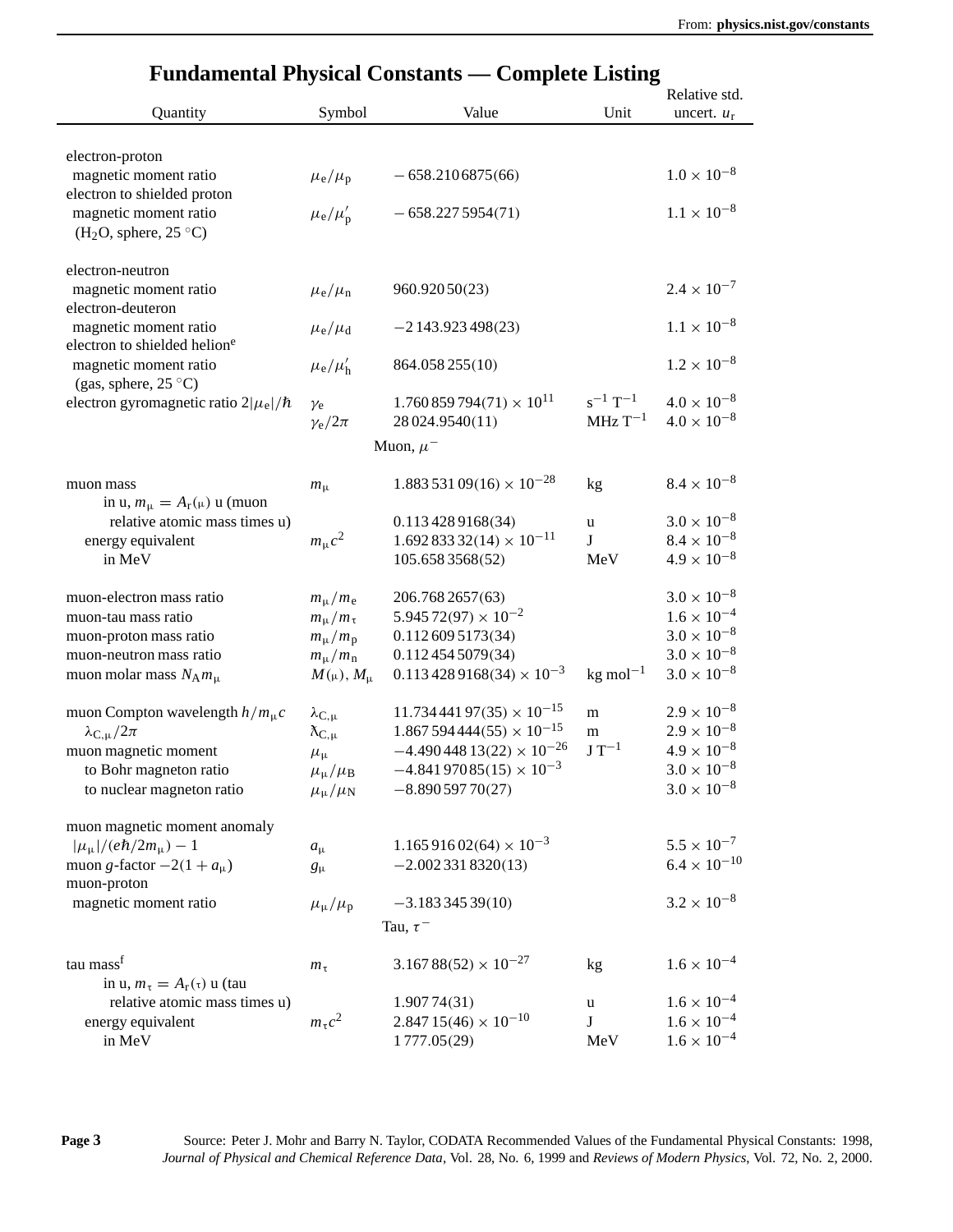| Fundamental Fuysical Constants — Complete Listing<br>Relative std.            |                                           |                                       |                          |                       |  |  |
|-------------------------------------------------------------------------------|-------------------------------------------|---------------------------------------|--------------------------|-----------------------|--|--|
| Quantity                                                                      | Symbol                                    | Value                                 | Unit                     | uncert. $u_r$         |  |  |
|                                                                               |                                           |                                       |                          |                       |  |  |
|                                                                               |                                           |                                       |                          |                       |  |  |
| tau-electron mass ratio                                                       | $m_\tau/m_e$                              | 3477.60(57)                           |                          | $1.6 \times 10^{-4}$  |  |  |
| tau-muon mass ratio                                                           | $m_\tau/m_\mu$                            | 16.8188(27)                           |                          | $1.6 \times 10^{-4}$  |  |  |
| tau-proton mass ratio                                                         | $m_\tau/m_p$                              | 1.893 96(31)                          |                          | $1.6 \times 10^{-4}$  |  |  |
| tau-neutron mass ratio                                                        | $m_\tau/m_\text{n}$                       | 1.89135(31)                           |                          | $1.6 \times 10^{-4}$  |  |  |
| tau molar mass $N_A m_\tau$                                                   | $M(\tau), M_{\tau}$                       | $1.90774(31) \times 10^{-3}$          | $kg$ mol <sup>-1</sup>   | $1.6 \times 10^{-4}$  |  |  |
| tau Compton wavelength $h/m\tauc$                                             | $\lambda_{\text{C},\tau}$                 | $0.69770(11) \times 10^{-15}$         | m                        | $1.6 \times 10^{-4}$  |  |  |
| $\lambda_{\text{C},\tau}/2\pi$                                                | $\lambda_{\text{C},\tau}$                 | $0.111\,042(18) \times 10^{-15}$      | m                        | $1.6 \times 10^{-4}$  |  |  |
|                                                                               |                                           | Proton, p                             |                          |                       |  |  |
|                                                                               |                                           | $1.67262158(13) \times 10^{-27}$      |                          | $7.9 \times 10^{-8}$  |  |  |
| proton mass<br>in u, $m_p = A_r(p)$ u (proton                                 | $m_{\rm p}$                               |                                       | kg                       |                       |  |  |
| relative atomic mass times u)                                                 |                                           | 1.007 276 466 88(13)                  | u                        | $1.3 \times 10^{-10}$ |  |  |
| energy equivalent                                                             | $m_p c^2$                                 | $1.503\,277\,31(12)\times 10^{-10}$   | $\bf J$                  | $7.9 \times 10^{-8}$  |  |  |
| in MeV                                                                        |                                           | 938.271998(38)                        | MeV                      | $4.0 \times 10^{-8}$  |  |  |
|                                                                               |                                           |                                       |                          |                       |  |  |
| proton-electron mass ratio                                                    | $m_{\rm p}/m_{\rm e}$                     | 1836.1526675(39)                      |                          | $2.1 \times 10^{-9}$  |  |  |
| proton-muon mass ratio                                                        | $m_{\rm p}/m_{\rm \mu}$                   | 8.880 244 08 (27)                     |                          | $3.0 \times 10^{-8}$  |  |  |
| proton-tau mass ratio                                                         | $m_{\rm p}/m_{\rm \tau}$                  | 0.527994(86)                          |                          | $1.6\times10^{-4}$    |  |  |
| proton-neutron mass ratio                                                     | $m_{\rm p}/m_{\rm n}$                     | 0.998 623 478 55(58)                  |                          | $5.8 \times 10^{-10}$ |  |  |
| proton charge to mass quotient                                                | $e/m_p$                                   | $9.57883408(38) \times 10^7$          | $C$ kg <sup>-1</sup>     | $4.0\times10^{-8}$    |  |  |
| proton molar mass $N_A m_p$                                                   | $M(p)$ , $M_p$                            | $1.00727646688(13) \times 10^{-3}$    | $kg$ mol <sup>-1</sup>   | $1.3 \times 10^{-10}$ |  |  |
|                                                                               |                                           |                                       |                          |                       |  |  |
| proton Compton wavelength $h/m_p c$                                           | $\lambda_{\text{C},\text{p}}$             | $1.321\,409\,847(10)\times 10^{-15}$  | ${\bf m}$                | $7.6 \times 10^{-9}$  |  |  |
| $\lambda_{\rm C,p}/2\pi$                                                      | $\chi_{C,p}$                              | $0.2103089089(16) \times 10^{-15}$    | m                        | $7.6 \times 10^{-9}$  |  |  |
| proton magnetic moment                                                        | $\mu_{\rm p}$                             | $1.410\,606\,633(58) \times 10^{-26}$ | $J T^{-1}$               | $4.1\times10^{-8}$    |  |  |
| to Bohr magneton ratio                                                        | $\mu_{\rm p}/\mu_{\rm B}$                 | $1.521\,032\,203(15) \times 10^{-3}$  |                          | $1.0 \times 10^{-8}$  |  |  |
| to nuclear magneton ratio                                                     | $\mu_{\rm p}/\mu_{\rm N}$                 | 2.792 847 337 (29)                    |                          | $1.0 \times 10^{-8}$  |  |  |
| proton g-factor $2\mu_{\rm p}/\mu_{\rm N}$                                    | $g_{\rm p}$                               | 5.585 694 675 (57)                    |                          | $1.0 \times 10^{-8}$  |  |  |
|                                                                               |                                           |                                       |                          |                       |  |  |
| proton-neutron                                                                |                                           |                                       |                          |                       |  |  |
| magnetic moment ratio                                                         | $\mu_{\rm p}/\mu_{\rm n}$                 | $-1.45989805(34)$                     |                          | $2.4 \times 10^{-7}$  |  |  |
| shielded proton magnetic moment<br>(H <sub>2</sub> O, sphere, $25^{\circ}$ C) | $\mu'_{\rm p}$                            | $1.410570399(59) \times 10^{-26}$     | $J T^{-1}$               | $4.2 \times 10^{-8}$  |  |  |
| to Bohr magneton ratio                                                        | $\mu'_{\rm p}/\mu_{\rm B}$                | $1.520993132(16) \times 10^{-3}$      |                          | $1.1 \times 10^{-8}$  |  |  |
| to nuclear magneton ratio                                                     |                                           | 2.792775597(31)                       |                          | $1.1 \times 10^{-8}$  |  |  |
|                                                                               | $\mu_{\rm p}^{\prime}/\mu_{\rm N}$        |                                       |                          |                       |  |  |
| proton magnetic shielding                                                     |                                           | $25.687(15) \times 10^{-6}$           |                          | $5.7 \times 10^{-4}$  |  |  |
| correction $1 - \mu'_{\rm p}/\mu_{\rm p}$                                     | $\sigma'_{\rm p}$                         |                                       |                          |                       |  |  |
| (H <sub>2</sub> O, sphere, 25 °C)                                             |                                           |                                       |                          |                       |  |  |
| proton gyromagnetic ratio $2\mu_p/\hbar$                                      |                                           | $2.67522212(11) \times 10^8$          | $s^{-1}$ T <sup>-1</sup> | $4.1 \times 10^{-8}$  |  |  |
|                                                                               | $\gamma_{\rm p}$<br>$\gamma_{\rm p}/2\pi$ | 42.577 4825 (18)                      | $MHz$ T <sup>-1</sup>    | $4.1 \times 10^{-8}$  |  |  |
| shielded proton gyromagnetic                                                  |                                           |                                       |                          |                       |  |  |
|                                                                               |                                           | $2.67515341(11) \times 10^8$          | $s^{-1}$ $T^{-1}$        | $4.2 \times 10^{-8}$  |  |  |
| ratio $2\mu'_{\rm p}/\hbar$<br>(H <sub>2</sub> O, sphere, 25 °C)              | $\gamma'_{\rm p}$                         |                                       |                          |                       |  |  |
|                                                                               | $\gamma_{\rm p}^{\prime}/2\pi$            | 42.5763888(18)                        | $MHz T^{-1}$             | $4.2 \times 10^{-8}$  |  |  |
|                                                                               |                                           |                                       |                          |                       |  |  |
|                                                                               |                                           | Neutron, n                            |                          |                       |  |  |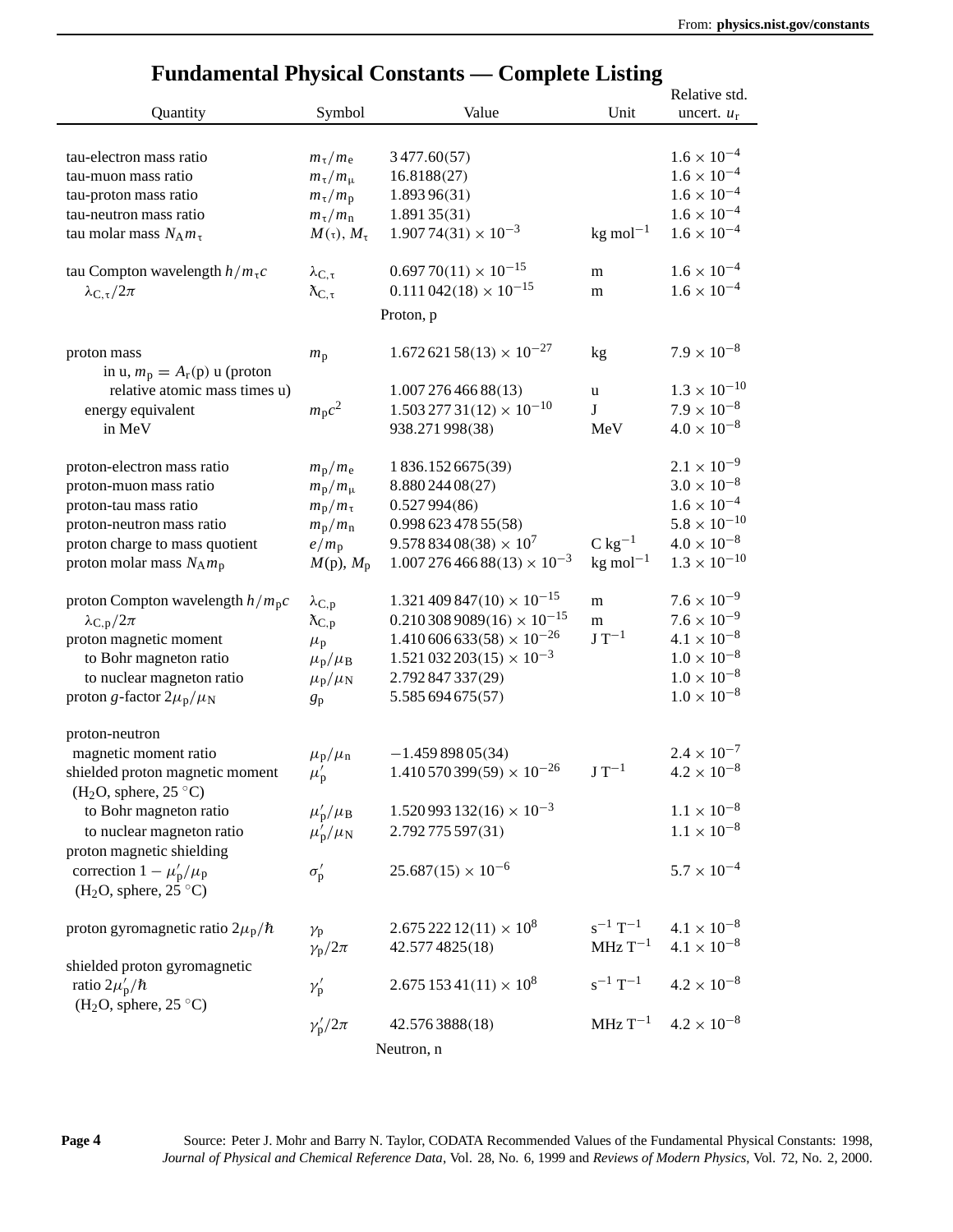|                                                                 |                            |                                       |                          | Relative std.         |
|-----------------------------------------------------------------|----------------------------|---------------------------------------|--------------------------|-----------------------|
| Quantity                                                        | Symbol                     | Value                                 | Unit                     | uncert. $u_r$         |
| neutron mass                                                    | $m_{\rm n}$                | $1.67492716(13) \times 10^{-27}$      | kg                       | $7.9 \times 10^{-8}$  |
| in u, $m_n = A_r(n)$ u (neutron                                 |                            |                                       |                          |                       |
| relative atomic mass times u)                                   |                            | 1.008 664 915 78 (55)                 | u                        | $5.4 \times 10^{-10}$ |
| energy equivalent                                               | $m_n c^2$                  | $1.50534946(12)\times 10^{-10}$       | J                        | $7.9 \times 10^{-8}$  |
| in MeV                                                          |                            | 939.565 330(38)                       | MeV                      | $4.0 \times 10^{-8}$  |
| neutron-electron mass ratio                                     | $m_{\rm n}/m_{\rm e}$      | 1838.6836550(40)                      |                          | $2.2 \times 10^{-9}$  |
| neutron-muon mass ratio                                         | $m_{\rm n}/m_{\rm \mu}$    | 8.89248478(27)                        |                          | $3.0 \times 10^{-8}$  |
| neutron-tau mass ratio                                          | $m_{\rm n}/m_{\rm \tau}$   | 0.528722(86)                          |                          | $1.6 \times 10^{-4}$  |
| neutron-proton mass ratio                                       | $m_{\rm n}/m_{\rm p}$      | 1.001 378 418 87(58)                  |                          | $5.8 \times 10^{-10}$ |
| neutron molar mass $N_A m_n$                                    | $M(n)$ , $M_n$             | $1.00866491578(55) \times 10^{-3}$    | $kg$ mol <sup>-1</sup>   | $5.4 \times 10^{-10}$ |
| neutron Compton wavelength $h/m_p c$                            | $\lambda_{\rm C,n}$        | $1.319590898(10) \times 10^{-15}$     | m                        | $7.6 \times 10^{-9}$  |
| $\lambda_{C,n}/2\pi$                                            | $\chi_{C,n}$               | $0.2100194142(16) \times 10^{-15}$    | m                        | $7.6 \times 10^{-9}$  |
| neutron magnetic moment                                         | $\mu_{\rm n}$              | $-0.96623640(23) \times 10^{-26}$     | $J T^{-1}$               | $2.4 \times 10^{-7}$  |
| to Bohr magneton ratio                                          | $\mu_{\rm n}/\mu_{\rm B}$  | $-1.04187563(25) \times 10^{-3}$      |                          | $2.4\times10^{-7}$    |
| to nuclear magneton ratio                                       | $\mu_{\rm n}/\mu_{\rm N}$  | $-1.91304272(45)$                     |                          | $2.4 \times 10^{-7}$  |
| neutron g-factor $2\mu_{\rm n}/\mu_{\rm N}$<br>neutron-electron | $g_{n}$                    | $-3.82608545(90)$                     |                          | $2.4 \times 10^{-7}$  |
| magnetic moment ratio<br>neutron-proton                         | $\mu_{\rm n}/\mu_{\rm e}$  | $1.04066882(25) \times 10^{-3}$       |                          | $2.4 \times 10^{-7}$  |
| magnetic moment ratio<br>neutron to shielded proton             | $\mu_{\rm n}/\mu_{\rm p}$  | $-0.68497934(16)$                     |                          | $2.4 \times 10^{-7}$  |
| magnetic moment ratio<br>(H <sub>2</sub> O, sphere, 25 °C)      | $\mu_{\rm n}/\mu_{\rm p}'$ | $-0.68499694(16)$                     |                          | $2.4 \times 10^{-7}$  |
| neutron gyromagnetic ratio $2 \mu_n /\hbar$                     | $\gamma_{n}$               | $1.83247188(44) \times 10^8$          | $s^{-1}$ T <sup>-1</sup> | $2.4 \times 10^{-7}$  |
|                                                                 | $\gamma_{\rm n}/2\pi$      | 29.1646958(70)                        | $MHz$ T <sup>-1</sup>    | $2.4 \times 10^{-7}$  |
|                                                                 |                            | Deuteron, d                           |                          |                       |
| deuteron mass<br>in u, $m_d = A_r(d)$ u (deuteron               | $m_{\rm d}$                | $3.34358309(26) \times 10^{-27}$      | kg                       | $7.9 \times 10^{-8}$  |
| relative atomic mass times u)                                   |                            | 2.013 553 212 71 (35)                 | u                        | $1.7 \times 10^{-10}$ |
| energy equivalent                                               | $m_{\rm d}c^2$             | $3.005\,062\,62(24)\times 10^{-10}$   | J                        | $7.9\times10^{-8}$    |
| in MeV                                                          |                            | 1875.612762(75)                       | MeV                      | $4.0 \times 10^{-8}$  |
| deuteron-electron mass ratio                                    | $m_d/m_e$                  | 3 670.482 9550(78)                    |                          | $2.1 \times 10^{-9}$  |
| deuteron-proton mass ratio                                      | $m_d/m_p$                  | 1.999 007 500 83(41)                  |                          | $2.0\times10^{-10}$   |
| deuteron molar mass $N_A m_d$                                   | $M(d)$ , $M_d$             | $2.01355321271(35) \times 10^{-3}$    | $kg$ mol <sup>-1</sup>   | $1.7 \times 10^{-10}$ |
| deuteron magnetic moment                                        | $\mu_{\rm d}$              | $0.433\,073\,457(18) \times 10^{-26}$ | $J T^{-1}$               | $4.2 \times 10^{-8}$  |
| to Bohr magneton ratio                                          | $\mu_{\rm d}/\mu_{\rm B}$  | $0.4669754556(50) \times 10^{-3}$     |                          | $1.1 \times 10^{-8}$  |
| to nuclear magneton ratio                                       | $\mu_{\rm d}/\mu_{\rm N}$  | 0.857 438 2284(94)                    |                          | $1.1 \times 10^{-8}$  |
| deuteron-electron                                               |                            |                                       |                          |                       |
| magnetic moment ratio                                           | $\mu_{\rm d}/\mu_{\rm e}$  | $-4.664345537(50) \times 10^{-4}$     |                          | $1.1\times10^{-8}$    |
| deuteron-proton                                                 |                            |                                       |                          |                       |
| magnetic moment ratio                                           | $\mu_{\rm d}/\mu_{\rm p}$  | 0.3070122083(45)                      |                          | $1.5 \times 10^{-8}$  |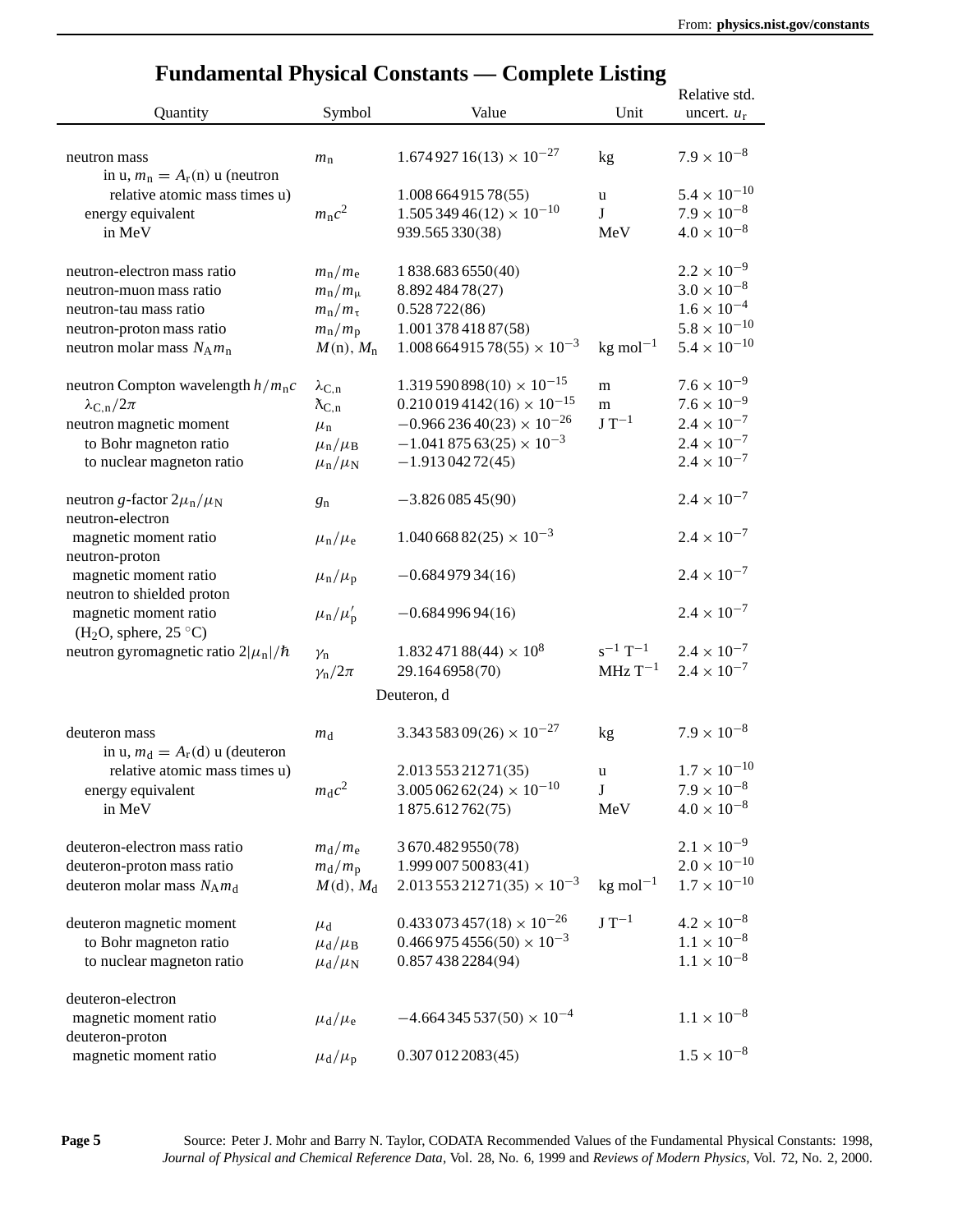| anaamontal 1 hypical Conbiants<br>Relative std.                                 |                                                    |                                            |                          |                                               |  |  |
|---------------------------------------------------------------------------------|----------------------------------------------------|--------------------------------------------|--------------------------|-----------------------------------------------|--|--|
| Quantity                                                                        | Symbol                                             | Value                                      | Unit                     | uncert. $u_r$                                 |  |  |
|                                                                                 |                                                    |                                            |                          |                                               |  |  |
| deuteron-neutron                                                                |                                                    |                                            |                          | $2.4 \times 10^{-7}$                          |  |  |
| magnetic moment ratio                                                           | $\mu_{\rm d}/\mu_{\rm n}$                          | $-0.44820652(11)$                          |                          |                                               |  |  |
|                                                                                 |                                                    | Helion, h                                  |                          |                                               |  |  |
| helion mass <sup>e</sup><br>in u, $m_h = A_r(h)$ u (helion                      | m <sub>h</sub>                                     | $5.00641174(39) \times 10^{-27}$           | kg                       | $7.9 \times 10^{-8}$                          |  |  |
| relative atomic mass times u)                                                   |                                                    | 3.014 932 234 69(86)                       | u                        | $2.8\times10^{-10}$                           |  |  |
| energy equivalent                                                               | $m_h c^2$                                          | $4.49953848(35) \times 10^{-10}$           | J                        | $7.9 \times 10^{-8}$                          |  |  |
| in MeV                                                                          |                                                    | 2808.39132(11)                             | MeV                      | $4.0 \times 10^{-8}$                          |  |  |
| helion-electron mass ratio                                                      | $m_h/m_e$                                          | 5495.885238(12)                            |                          | $2.1 \times 10^{-9}$                          |  |  |
| helion-proton mass ratio                                                        | $m_h/m_p$                                          | 2.993 152 658 50(93)                       |                          | $3.1 \times 10^{-10}$                         |  |  |
| helion molar mass $N_A m_h$                                                     | $M(h)$ , $Mh$                                      | $3.01493223469(86) \times 10^{-3}$         | $kg$ mol <sup>-1</sup>   | $2.8 \times 10^{-10}$                         |  |  |
| shielded helion magnetic moment                                                 | $\mu'_{h}$                                         | $-1.074552967(45) \times 10^{-26}$         | $J T^{-1}$               | $4.2 \times 10^{-8}$                          |  |  |
| (gas, sphere, $25^{\circ}$ C)                                                   |                                                    |                                            |                          |                                               |  |  |
| to Bohr magneton ratio                                                          | $\mu'_{\rm h}/\mu_{\rm B}$                         | $-1.158671474(14) \times 10^{-3}$          |                          | $1.2 \times 10^{-8}$                          |  |  |
| to nuclear magneton ratio<br>shielded helion to proton                          | $\mu'_{\rm h}/\mu_{\rm N}$                         | $-2.127497718(25)$                         |                          | $1.2\times10^{-8}$                            |  |  |
| magnetic moment ratio                                                           | $\mu'_{\rm h}/\mu_{\rm p}$                         | $-0.761766563(12)$                         |                          | $1.5 \times 10^{-8}$                          |  |  |
| (gas, sphere, $25^{\circ}$ C)                                                   |                                                    |                                            |                          |                                               |  |  |
|                                                                                 |                                                    |                                            |                          |                                               |  |  |
| shielded helion to shielded proton                                              |                                                    |                                            |                          | $4.3 \times 10^{-9}$                          |  |  |
| magnetic moment ratio<br>(gas/H <sub>2</sub> O, spheres, $25^{\circ}$ C)        | $\mu'_{\rm h}/\mu'_{\rm p}$                        | $-0.7617861313(33)$                        |                          |                                               |  |  |
| shielded helion gyromagnetic                                                    |                                                    |                                            |                          |                                               |  |  |
| ratio $2 \mu'_{\rm h} /\hbar$                                                   | $\nu'_{\rm h}$                                     | $2.037894764(85) \times 10^8$              | $s^{-1}$ T <sup>-1</sup> | $4.2 \times 10^{-8}$                          |  |  |
| (gas, sphere, $25^{\circ}$ C)                                                   |                                                    |                                            |                          |                                               |  |  |
|                                                                                 | $\gamma_{\rm h}^{\prime}/2\pi$                     | 32.434 1025 (14)                           | $MHz$ T <sup>-1</sup>    | $4.2 \times 10^{-8}$                          |  |  |
| Alpha particle, $\alpha$                                                        |                                                    |                                            |                          |                                               |  |  |
| alpha particle mass                                                             |                                                    | $6.64465598(52) \times 10^{-27}$           | kg                       | $7.9 \times 10^{-8}$                          |  |  |
| in u, $m_{\alpha} = A_{r}(\alpha)$ u (alpha particle                            | $m_{\alpha}$                                       |                                            |                          |                                               |  |  |
| relative atomic mass times u)                                                   |                                                    | 4.001 506 1747(10)                         | u                        | $2.5 \times 10^{-10}$                         |  |  |
| energy equivalent                                                               | $m_{\alpha}c^2$                                    | 5.971 918 97(47) $\times 10^{-10}$         | J                        | $7.9 \times 10^{-8}$                          |  |  |
| in MeV                                                                          |                                                    | 3727.37904(15)                             | MeV                      | $4.0 \times 10^{-8}$                          |  |  |
|                                                                                 |                                                    |                                            |                          |                                               |  |  |
| alpha particle to electron mass ratio                                           | $m_\alpha/m_{\rm e}$                               | 7 294.299 508(16)<br>3.9725996846(11)      |                          | $2.1 \times 10^{-9}$<br>$2.8 \times 10^{-10}$ |  |  |
| alpha particle to proton mass ratio<br>alpha particle molar mass $N_A m_\alpha$ | $m_\alpha/m_{\rm p}$<br>$M(\alpha)$ , $M_{\alpha}$ | $4.001\,506\,1747(10)\times 10^{-3}$       | $kg$ mol <sup>-1</sup>   | $2.5 \times 10^{-10}$                         |  |  |
|                                                                                 |                                                    | PHYSICO-CHEMICAL                           |                          |                                               |  |  |
|                                                                                 |                                                    |                                            |                          |                                               |  |  |
| Avogadro constant                                                               | $N_A, L$                                           | 6.022 141 99(47) $\times$ 10 <sup>23</sup> | $mol-1$                  | $7.9 \times 10^{-8}$                          |  |  |
| atomic mass constant                                                            |                                                    |                                            |                          |                                               |  |  |
| $m_{\rm u} = \frac{1}{12} m({}^{12}{\rm C}) = 1$ u                              | $m_{\rm u}$                                        | $1.66053873(13) \times 10^{-27}$           | kg                       | $7.9 \times 10^{-8}$                          |  |  |
| $= 10^{-3}$ kg mol <sup>-1</sup> /N <sub>A</sub>                                |                                                    |                                            |                          |                                               |  |  |
| energy equivalent                                                               | $m_u c^2$                                          | $1.49241778(12) \times 10^{-10}$           | J                        | $7.9 \times 10^{-8}$                          |  |  |
| in MeV                                                                          |                                                    | 931.494013(37)                             | MeV                      | $4.0 \times 10^{-8}$                          |  |  |
| Faraday constant <sup>g</sup> $N_Ae$                                            | F                                                  | 96485.3415(39)                             | $C \text{ mol}^{-1}$     | $4.0 \times 10^{-8}$                          |  |  |